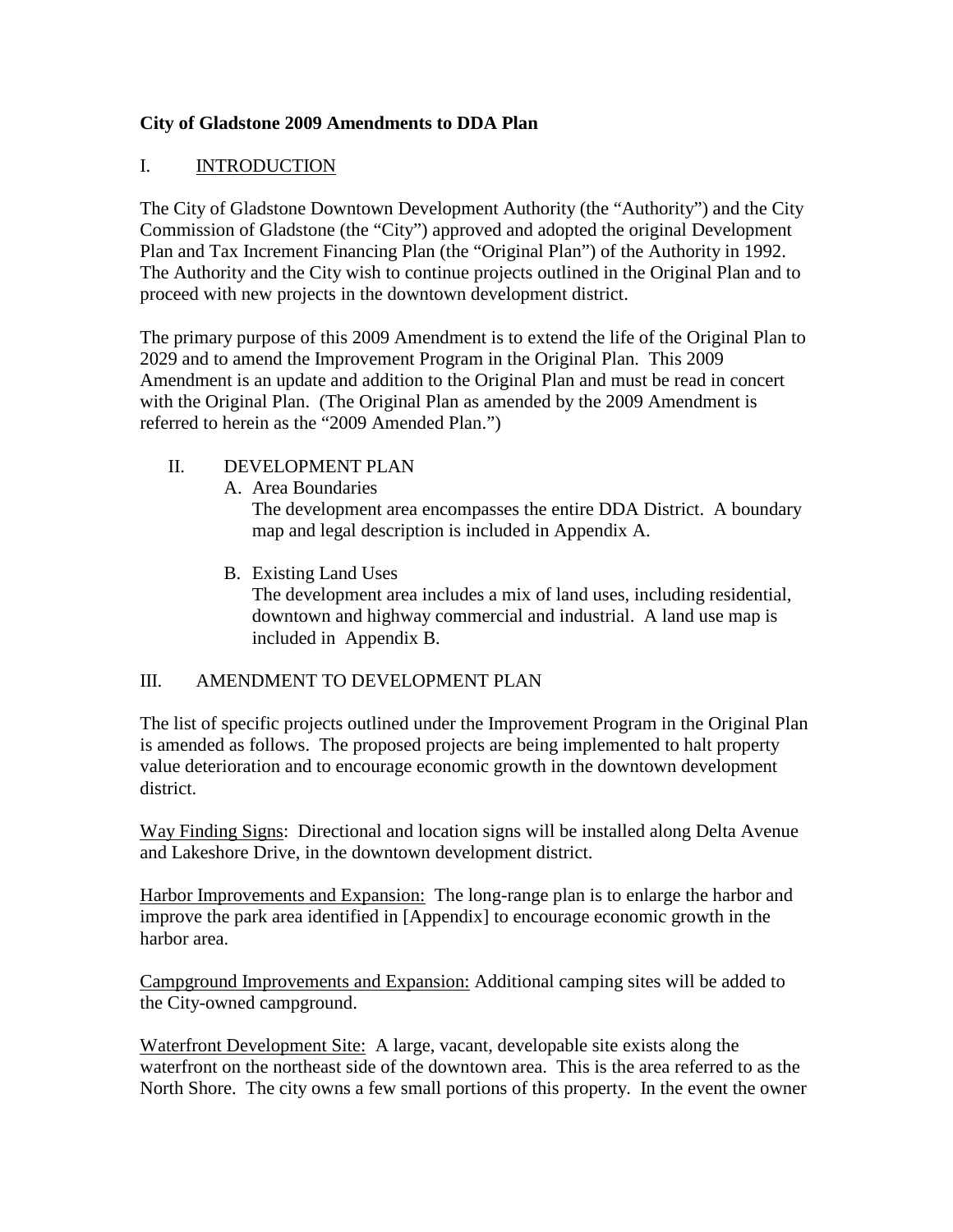wants to develop it, the city plans to be in a position to install infrastructure and assist in planning. Plans include a mixed-use, commercial and residential, development. The beach area will be protected and maintained for public access and use. The proposed development also includes a new path and trail system. This would greatly enhance the economic growth in the downtown.

North Entrance: An improved entrance to the downtown business district is proposed to be developed. The improved entrance will be located where one enters the city on US-2&41 from the north.

Rest Stop and Information Center: Will contain information about the DDA district and encourage tourism in the district.

Delta Avenue Streetscape: A new streetscape, with a landscaped boulevard in the middle of it, and new lighting is proposed for Delta Avenue from Eleventh Street, west to the highway.

Beautification of the Highway Corridor: US  $2 \& 41$  and M-35 runs through the center of the city, dividing the city into two defined areas. The area will be enhanced with improved signage and landscaping. This project would include the entire length of the highway from the north city limits to the south city limits. Along with making the highway more attractive, signage would direct travelers into the downtown area and increase the economical development.

Pedestrian Overpass or Underpass: A pedestrian overpass or underpass will be constructed across US  $2 \& 41$  at M-35. This pedestrian walkway will make better access to the DDA district.

Ninth Street Enhancement: A new streetscape will be done for the entire length of the street. This is one of the main streets in the DDA district with many businesses located on it.

Development of the Nature Preserve: On the north edge of the city a large marsh area exists. This area is defined in the Master Plan to be developed into an educational facility that will be used by the local schools. The plan is to install walking trails and boardwalks will be throughout the marsh connecting with the citywide trail system in the DDA district. This will halt deterioration in that area and promote economic development in the DDA district.

Old Power Plant: On the east end of the downtown area there is the old electric power plant that has not been used for many years. There is been some interest in developing the old plant into a training center for a pipe fitters union. An alternative plan would be to demolish the building, clean up and beautify the area.

Façade Grant Program: The DDA has had in place a grant program for commercial buildings in the DDA district. An applying business owner can receive up \$7500.00 or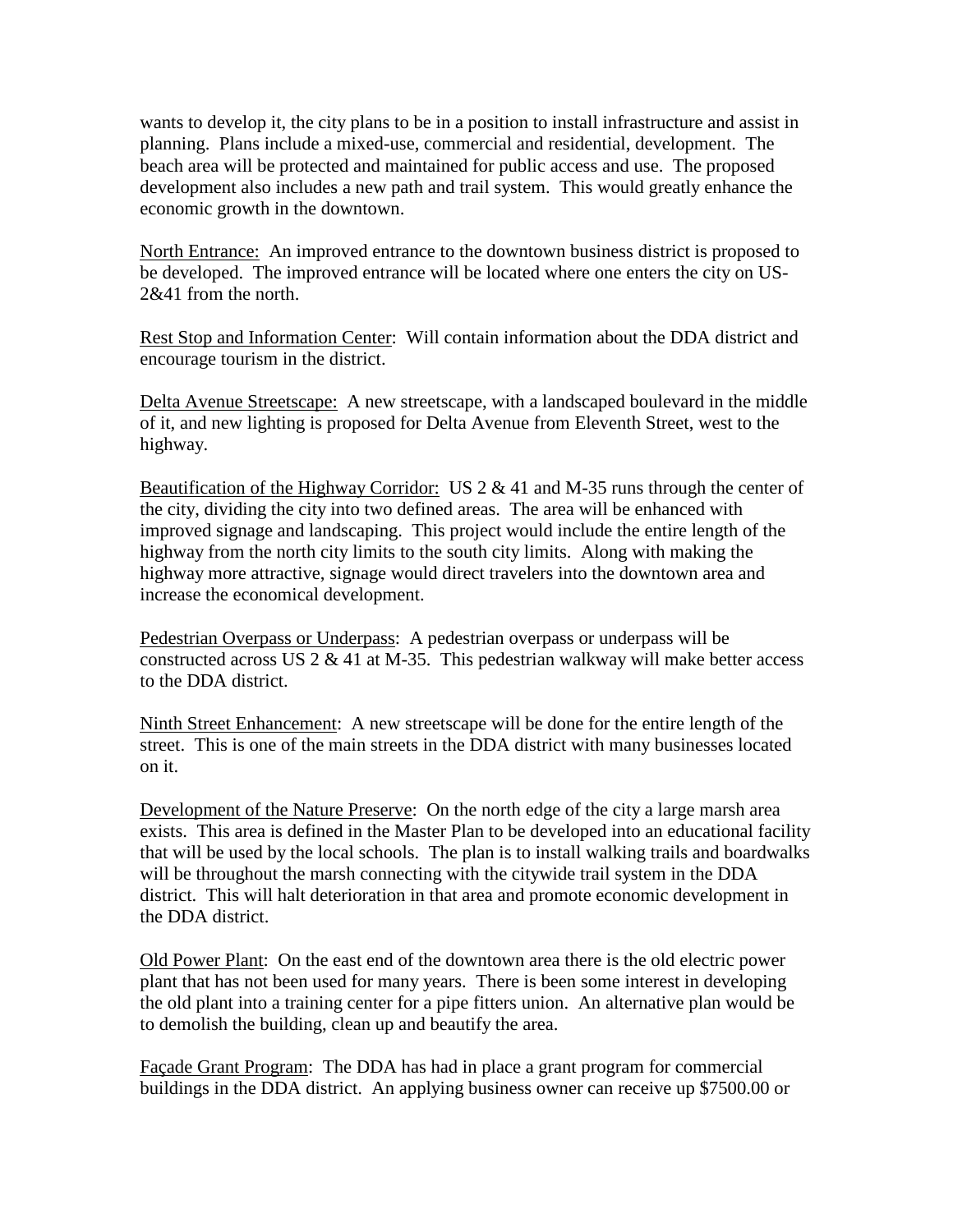75 % of the project cost with a 25% match requirement to improve the front or street side of his business building. This program contributes to economic development in the district. This program will continue as long as interest remains for these activities. This grant program has greatly improved the appearance of the business district and will attract new business in the DDA district.

Alley and Parking Lot Maintence in Downtown: The alleys in the downtown area on either side of Delta are in need of being repaved, including those alleys used to access public parking lots and the backs of businesses. Alleys and parking lots will be improved and maintained.

North Fifteenth Street: North Fifteenth Street would be rebuilt and resurfaced.

Extension of Water Lines: The plan is to extend the City water lines on North Fifteenth Street.

GIS Mapping: A Geographic Information System (GIS) will provide better monitoring capabilities of downtown infrastructure.

Storm Water Runoff System: At the present time the storm water runoff in the downtown goes directly in a lagoon near the harbor. Catch basins will be installed to capture some of the debris and contaminants before they are deposited in the lagoon and eventually get into the Great Lakes.

Downtown Ambassadors: The DDA supports a program that hires two individuals to walk in the downtown area, weather permitting, to promote the downtown development district.

Farmers Market: A parcel of property with a building located on it was obtained by the city on South 9th Street. The plan for this property is to develop a Farmers Market. This location is right across the street from where the Farmer's Market is presently held in a park pavilion.

Street Clock: A street clock would be installed at the corner of Ninth Street and Delta Avenue. This would enhance the appearance of one of the main intersections in the DDA district.

### REDEVELOPMENT ACTIVITIES

Redevelopment activities expressed in the Original Plan are amended as follows.

The Authority may acquire, sell or lease properties from the City or private owners within the Development Plan as opportunities arise in furtherance of the goals of the Authority.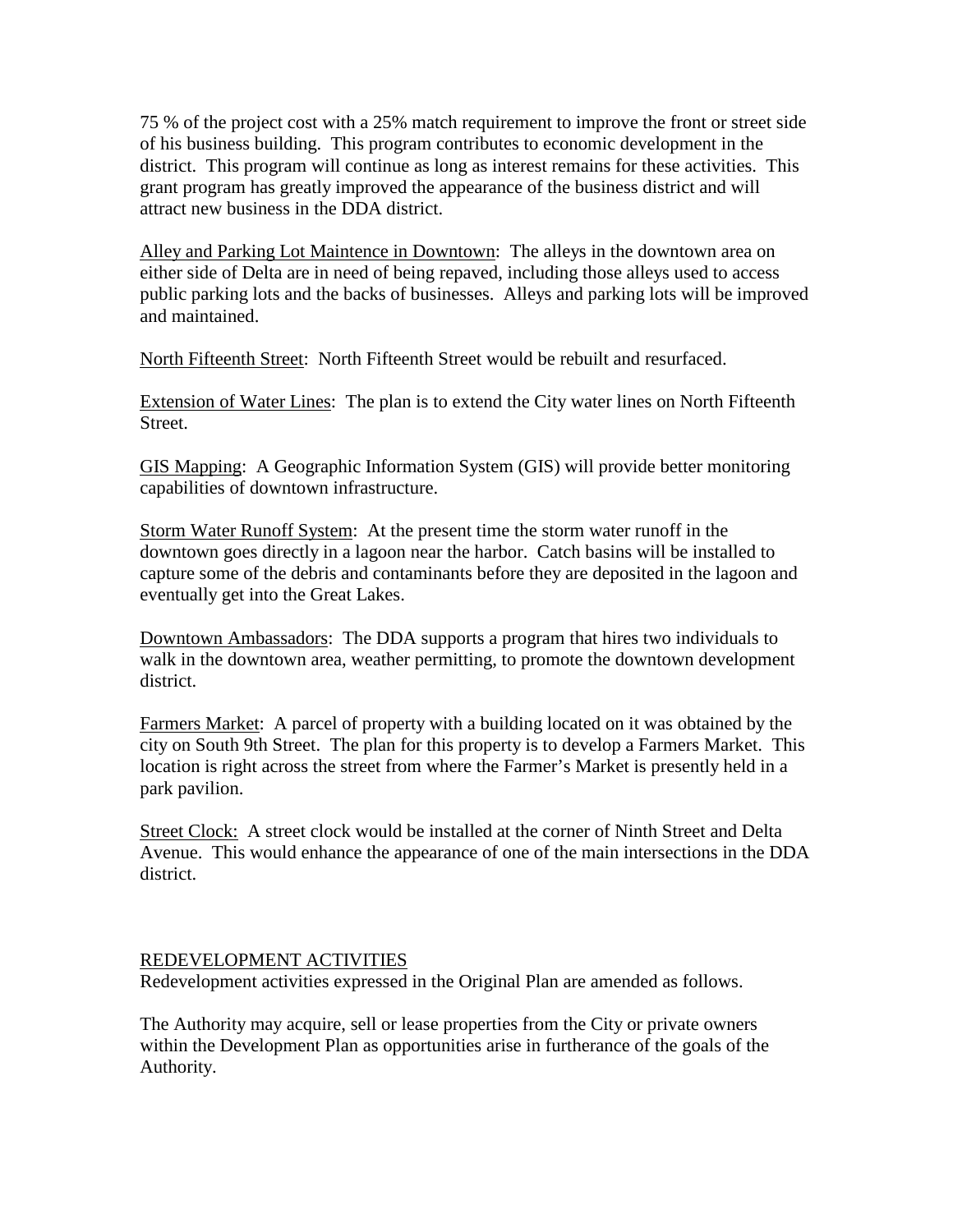| Downtown                                  |                 |
|-------------------------------------------|-----------------|
| <b>Way Finding Signs</b>                  | \$4500.00       |
| Delta Avenue Streetscape (Matching funds) | \$250,000.00    |
| <b>Ninth Street Enhancement</b>           | \$350,000.00    |
| Development of the Nature Preserve        | \$100,000.00    |
| Old Power Plant                           | \$150,000.00    |
| Façade Grant Program                      | \$450,000.00    |
| Alley and Parking Lot Maintenance         | \$150,000.00    |
| North Fifteenth Street                    | \$180,000.00    |
| <b>Extension of Water Lines</b>           | \$2,275,000.00  |
| <b>GIS Mapping</b>                        | \$75,000.00     |
| <b>Storm Water Runoff</b>                 | \$466,500.00    |
| <b>Downtown Personnel</b>                 | \$114,240.00    |
| <b>Farmers Market</b>                     | \$30,000.00     |
| <b>Street Clock</b>                       | \$28,000.00     |
| <b>Administration Costs</b>               | \$300,000.00    |
| <b>TOTAL DOWNTOWN</b>                     | \$4,923,240.00  |
| Waterfront                                |                 |
| Harbor Improvements and Expansion         | \$2,000,000.00  |
| Campground Improvements and Expansion     | \$8,000.00      |
| <b>Waterfront Trail</b>                   | \$400,000.00    |
| <b>Waterfront Development Site</b>        | \$940,000.00    |
| <b>TOTAL WATERFRONT</b>                   | \$3,348,000.00  |
| US $2 \& 41$ Corridor                     |                 |
| <b>North Entrance</b>                     | \$22,000.00     |
| <b>Rest Stop and Information Center</b>   | \$50,000.00     |
| Beautification of the Highway Corridor    | \$55,000.00     |
| <b>Pedestrian Overpass or Underpass</b>   | \$3,000,000.00  |
| <b>TOTAL US 2 &amp; 41 CORRIDOR</b>       | \$3,127,000.00  |
| <b>TOTAL PROJECT COSTS</b>                | \$11,398,240.00 |

III. The Project Cost Data in the Original Plan is amended as follows.

- IV. The Project Schedule is amended as follows: Projects will be completed as matching grants and other funds become available between the present time and 2024.
- V. Future zoning changes may be necessary as specific development plans are submitted for review such as mixed-use development.
- VII. If land acquisition is proposed for a redevelopment project, assistance will be provided for relocating displaced persons in accordance with State and Federal laws.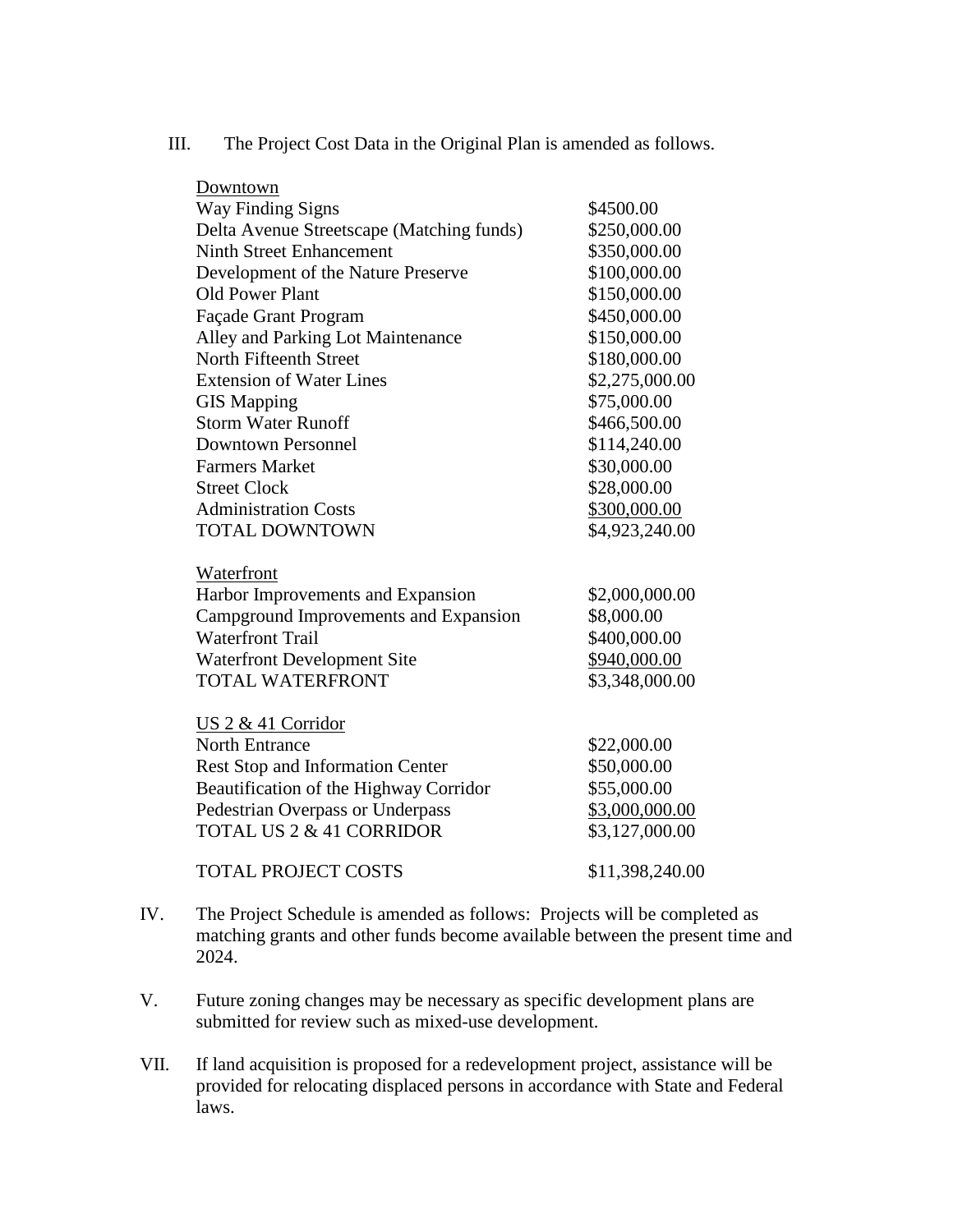## VII. TAX INCREMENT FINANCING PLAN

In order to finance the public improvements identified in the Development Plan, the Downtown Development authority is proposing the use of Tax Increment Financing (TIF) as authorized by Public Act 197 of 1975. Simply stated, TIF allows the capture of tax dollars generated by new private development projects and improvements for financing necessary for public improvements.

In order to use TIF, a Downtown Development Authority must follow a public and legal process. A development and TIF Plan must be prepared in accordance with Public Act 197 of 1975. A public hearing before the City Commission must be scheduled and public notices published, posted and mailed in accordance with the Act. A reasonable opportunity must be provided to the County Board of Commissioner and to members of the Board of Education for comment. The public hearing shall allow for public comment on the plan and all aspects of the plan shall be open for discussion.

After the public hearing on the Development and Tax Increment Financing Plan, the City Commission shall determine whether the program constitutes a public purpose. If it determines that a public purpose is served, it shall then approve the plan by ordinance based upon the following considerations, as set for in Public Act 97 of 1975:

- a) The finding and recommendation of a development area citizen council, if a development area citizen's council was formed.
- b) The plan meets the requirements set forth in section 17(2) of Public Act 197 of 1975.
- c) The proposed method of financing the development is feasible and the Authority has the ability to arrange the financing.
- d) The development is reasonable and necessary to carry out the purposed of this Act.
- e) The land included within the development area to be acquired is reasonably necessary to carry out the purposes of the plan and of this Act in an efficient and economically satisfactorily manner.
- f) The development Plan is in reasonable accord with the Master Plan of the municipality.
- g) Public services, such as fire and police protection and utilities, are or will be adequate to service the project area.
- h) Changes in zoning, streets, street levels, intersections, and utilities are reasonably necessary for the project and for the municipality.

The Downtown Development Authority to the City Commission for approval or rejection must submit all amendments to an approved Development and Tax Increment Finance Plan.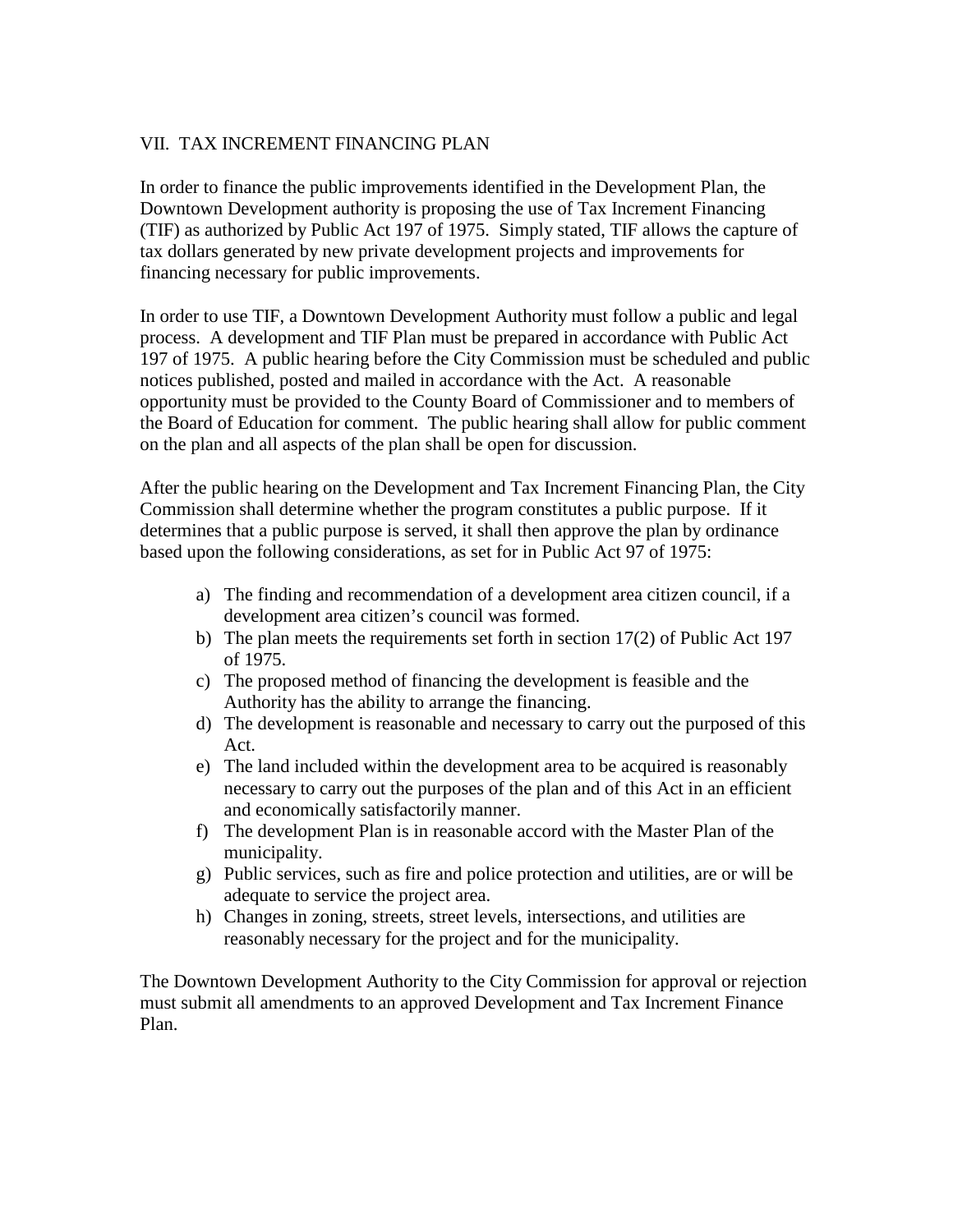### DETERMINATION OF TAX INCREMENT

In accordance with Public Act 197 of 1975 Section 14(1), the following definitions shall apply to this section of the plan:

- a) "Captured Assessed Value," means the amount in any one-year, by which the current assessed value of the project area exceeds the initial assessed value.
- b) "Initial Assessed Value" means the most recently assessed value of all the taxable property within the boundaries of the development area at the time the ordinance establishing the tax increment financing plan is approved. Property exempt from taxation at the time of the determination of the initial assessed value shall be included as zero.

The initial assessed value of all real and personal taxable property within the boundaries of the Development Area is \$8,610,939.00. Using construction cost estimates and rate of inflation, it is possible to estimate the assessed valuation of new development projects proposed or under construction which will be added to the Development Area assessed valuation, resulting in a 2009 assessed value that is greater than the initial assessed value \$172,219.00 This difference is called the captured assessed value. The tax increment amount is that portion of the tax levy of all taxing bodies paid each year on real or personal property in the Development Area on the captured assessed value. This tax increment is to be transmitted by the City and County Treasures to the Downtown Development Authority for the development program in accordance with the tax increment-financing plan. The estimated tax increment is determined as follows: